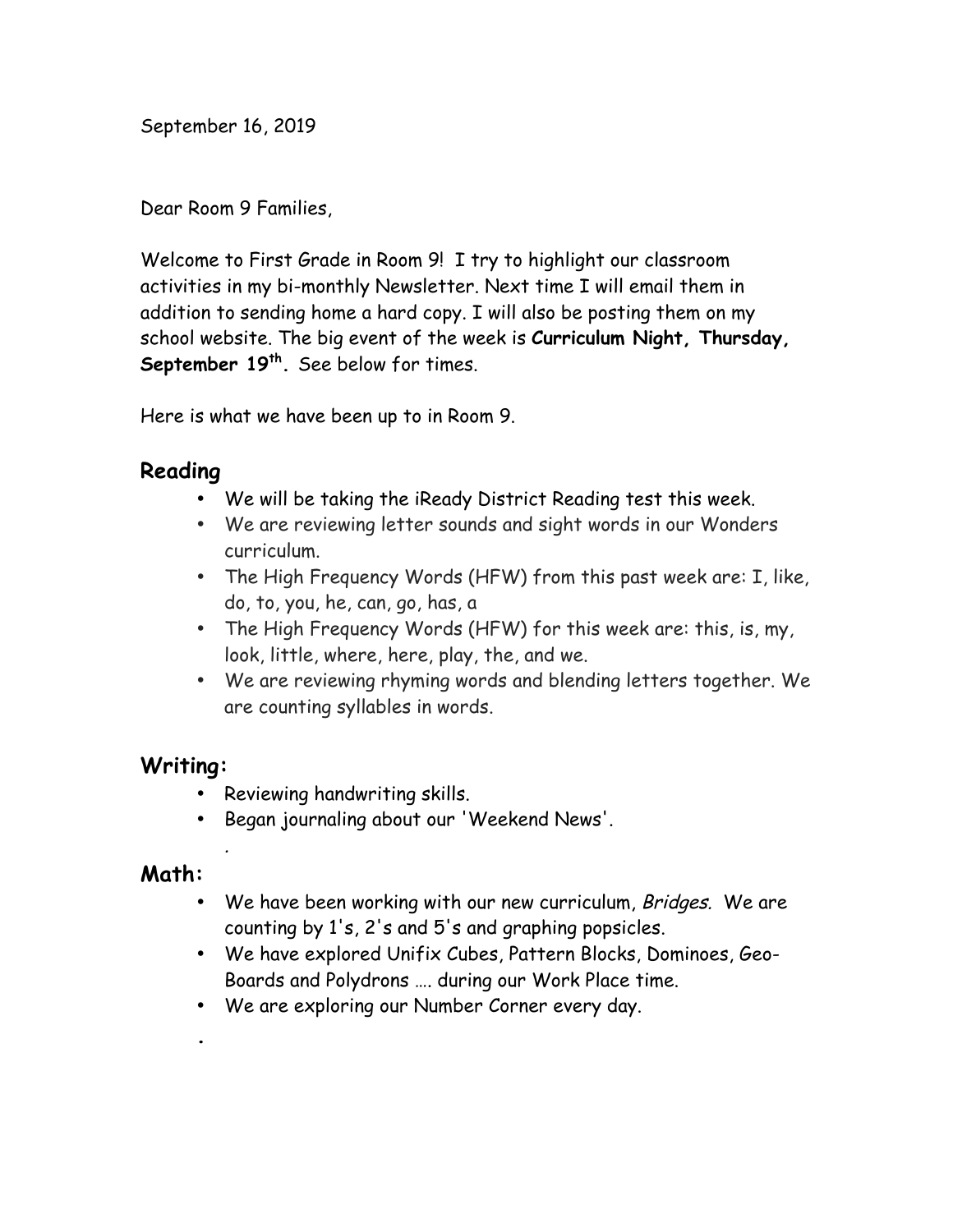# **Important Information**

**1. Communication –** Please note that my email address is – cindy**.**mccormick@shorelineschools**.**org

The easiest way to contact me is through email. You may also call the school at 206-393-4338. In addition, I have a webpage that can be accessed from the Echo Lake website that has classroom information.

- 2. **Homework -** We ask First grade families to establish a reading routine at home with the goal of reading 15-20 min., 4 days a week. This can be shared reading with a family member where the first grader either is practicing listening comprehension while someone else reads or takes turn reading parts of the text. It could also be a time for the student to read independently. The Shoreline Public Library is a great resource for finding books to read.
- 3. **Enclosed in today's mail is a request for \$6.00 for Scholastic News.** This is a magazine that covers current topics for 1st Graders. Please send in the money in the attached envelope as soon as you can. Thank you!
- 4. **Enclosed in today's mail** are flyers for ordering **Scholastic Books**. Scholastic Books has been around forever. (I ordered books though it as a kid.) If you want to buy any of the books in the flyers you can order online per the directions, or send in the order form with a check to me. It can be an inexpensive way to get books for your child. Every month there is a \$1 selection. When you order you also earn points for our class, with which I order books for our class. This is optional.
- 5. **Conference**s: This year the District has moved our conference days to November. Stay tuned for the official dates.